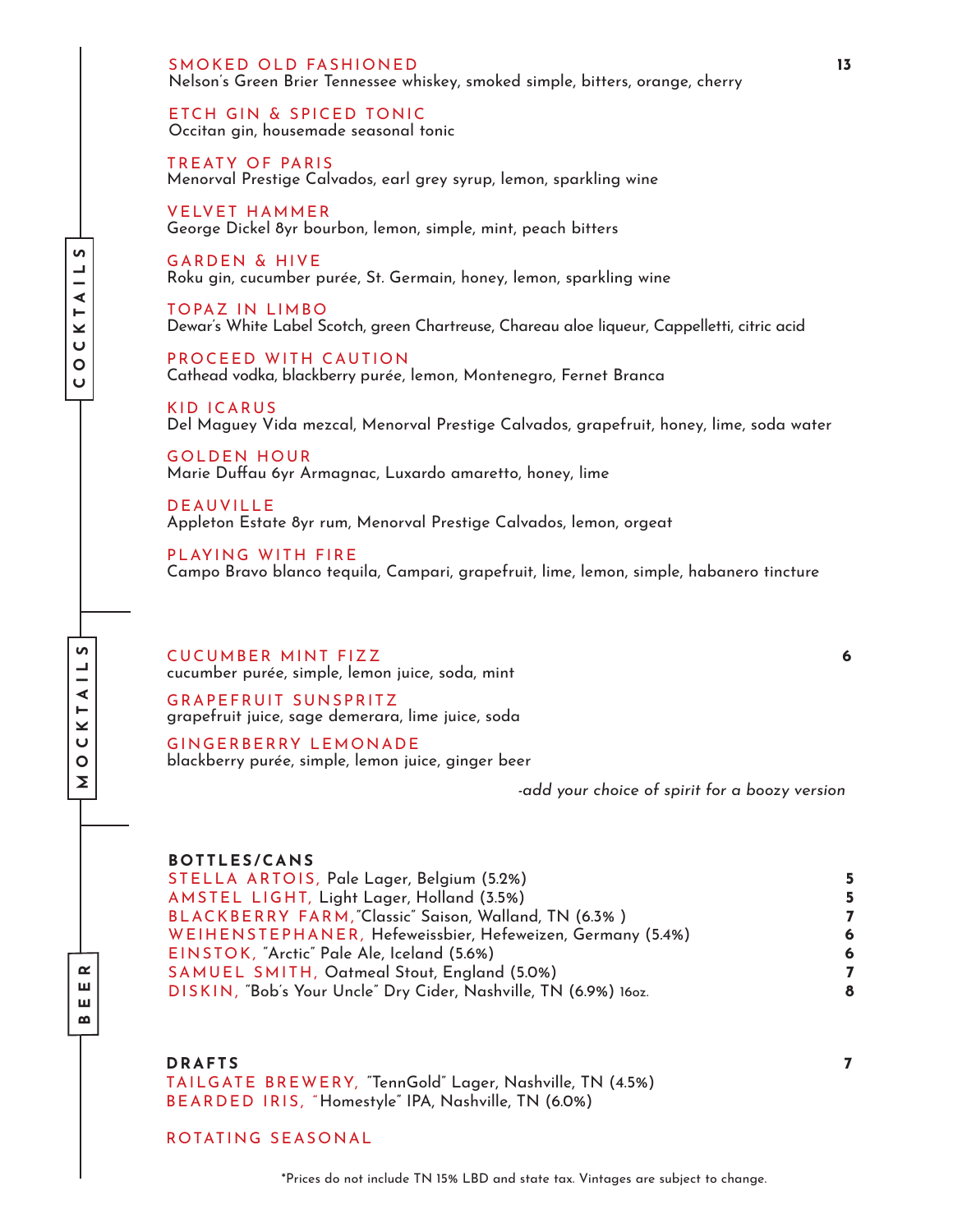| <b>SPARKLING</b>                                                  |       |
|-------------------------------------------------------------------|-------|
| PROSECCO, Terre Gaie, Brut, Veneto, Italy NV                      | 11/49 |
| BRUT ROSÉ, Graham Beck, Western Cape, South Africa NV             | 14/54 |
| CHAMPAGNE, Henri Dosnon "Brut Sélection", Avirey-Lingey France NV | 26/99 |

## **WHITE**

| RIESLING, Kreuznacher, Kabinett, Piesporter Goldtropfchen, Mosel, Germany 2020       | 13/50 |
|--------------------------------------------------------------------------------------|-------|
| CORTESE, Stefano Massone "Masera", Gavi, Piedmont, Italy 2020                        | 10/38 |
| SAUVIGNON BLANC, Prophecy, Marlborough, New Zealand 2020                             | 12/46 |
| SAUVIGNON BLANC, Domaine Gueneau "Les Terres Blanches", Sancerre, Loire, France 2019 | 19/74 |
| TORRONTÉS, Colomé, Estate, Calchaquí Valley, Argentina 2020                          | 11/42 |
| ROSSESSE BLEND, La Biòca "Cyrogrillo", Langhe, Piedmont, Italy 2020                  | 12/46 |
| CHARDONNAY, Frei Brothers, Russian River Valley, Sonoma, California 2020             | 17/66 |

## **ROSÉ**

GRENACHE BLEND, Domaine de Mourchon "Loubié", Séguret, Rhône, France 2020 11/42

## **RED**

| PINOT NOIR, Kate Arnold, Willamette Valley, Oregon 2020                             | 15/58 |
|-------------------------------------------------------------------------------------|-------|
| CABERNET FRANC, Marc Plouzeau "Les Lisons", Chinon, Loire, France 2018              | 13/50 |
| SANGIOVESE BLEND, Tenuta di Arceno, Chianti Classico Riserva, Tuscany, Italy 2018   | 15/58 |
| SYRAH BLEND, Saveurs du Temps, Costières de Nimes, France 2018                      | 12/46 |
| TEMPRANILLO BLEND, Bodegas Muriel, Gran Reserva, Rioja, Spain 2012                  | 18/70 |
| MERLOT BLEND, Vignobles Pueyo "Tellus Vinea", Bordeaux, France 2020                 | 16/62 |
| CABERNET SAUVIGNON, Santa Rita "Gold Medal", Maipo, Chile 2018                      | 11/42 |
| TOURIGA NACIONAL, Fitapreta "A Touriga Vai Nua", Alentejo, Portugal 2019            | 15/58 |
| PETIT VERDOT BLEND, Chapillon "Cuvée Harmonie", Catalunya, Spain 2018               | 12/46 |
| ZINFANDEL BLEND, Angels & Cowboys "Proprietary Red", Sonoma, California 2019        | 15/58 |
| CABERNET SAUVIGNON, St. Francis, Reserve, Alexander Valley, Sonoma, California 2018 | 23/90 |

## **SPARKLING**

| CAVA, Mercat, Brut, Sant Sadurní d'Anoia, Penedès, Spain NV                  | 42  |
|------------------------------------------------------------------------------|-----|
| BRACHETTO, Borgo Maragliano, Piedmont, Italy 2019                            | 45  |
| CAVA, Juvé Y Camps, Brut Rosé, Sant Sadurní d'Anoia, Penedès, Spain NV       | 54  |
| CRÉMANT DU JURA, Hubert Clavelin "Brut Comté", Jura, France NV               | 68  |
| FRANCIACORTA, Ca' del Bosco, Cuvée Prestige, Lombardy, Italy NV              | 79  |
| CHAMPAGNE, Delamotte, Brut, Le-Mesnil-sur-Oger, France NV                    | 135 |
| CHAMPAGNE, Besserat de Bellafon, Brut Rosé, Epernay, France NV               | 140 |
| CHAMPAGNE, Gonet-Medeville, 1er Cru Blanc de Noirs Brut, Bisseuil, France NV | 155 |
| CHAMPAGNE, Pol Roger, Brut Millésimé, Epernay, France 2013                   | 215 |
| CHAMPAGNE, Krug, Grande Cuvée, Reims, France NV                              | 390 |
|                                                                              |     |

# **ROSÉ (STILL)**

CORVINA BLEND, Pasqua "11 Minutes", Veneto, Italy 2020 54 GRENACHE BLEND, Fleur de Mer, Côtes de Provence, France 2020 48 ESPADEIRO, Quinta de Gomariz, Vinho Verde Rosé, Minho, Portugal 2019 42

**BY THE BOTTLE**

 $\overline{O}$  $\boldsymbol{\omega}$ ш **I**  $\vdash$  $\geq$ .<br>മ

Щ

TTEL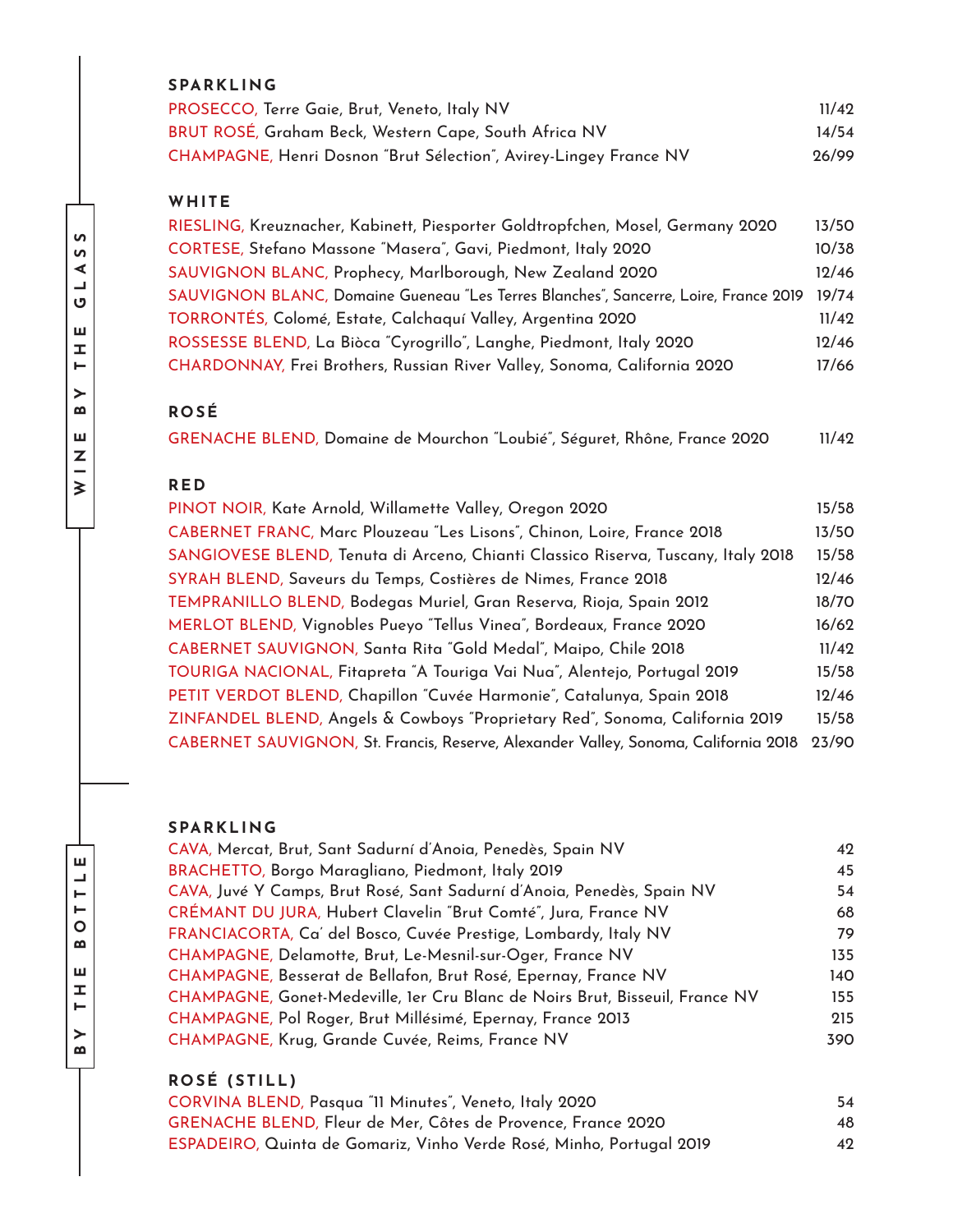#### **WHITE** LIGHTER TO FULLER

PINOT GRIGIO, Vigneti del Sole, Venezie, Italy 2020 42 MELON DE BOURGOGNE, "La Grange", Muscadet Sèvre et Maine, Loire, France 2020 48 RIESLING (DRY), Robert Weil, Trocken, Rheingau, Germany 2010 52 CHENIN BLANC, Champalou, Vouvray, Loire, France 2020 63 GARGANEGA, Pieropan, Soave Classico, Veneto, Italy 2020 49 GRÜNER VELTLINER, Weingut Stadt Krems, Kremstal, Austria 2020 42 ALBARIÑO, Veiga Naum, Rias Baixas, Spain 2020 46 SAUVIGNON BLANC, Matetic "EQ", Casablanca Valley, Chile 2018 63 SAUVIGNON BLANC, Honig, Reserve, Rutherford, Napa Valley, California 2019 75 CHASSELAS, L'Alpage, Mont-sur-Rolle, Switzerland 2020 52 ASSYRTIKO, Santo, Santorini, Greece 2020 50 ZIBIBBO (ORANGE WINE), COS "Zibibbo in Pithos", Sicily, Italy 2018 61 FRIULANO, Scarpetta, Friuli, Italy 2018 68 MALVASIA BLEND, Arbe Garbe, Russian River Valley, Sonoma, California 2018 76 VERDICCHIO, Vallerosa Bonci "Marciano", Castelli di Jesi, Marche, Italy 2019 50 VIOGNIER, Jean Luc Colombo "La Violette", Pays d'Oc, Languedoc, France 2020 55 GEWURZTRAMINER, Albert Mann, Alsace, France 2019 70 CHARDONNAY, Camille & Laurent Schaller, Chablis, Burgundy, France 2020 62 CHARDONNAY, Marimar Estate "Acero" Unoaked, Russian River Valley, California 2019 73 CHARDONNAY, Landmark "Overlook", Sonoma, California 2019 53 CHARDONNAY, Marcel Servin, Chablis 1er Cru Vaillons, Burgundy, France 2019 130 CHARDONNAY, Sandhi, Sta. Rita Hills, California 2019 89 CHARDONNAY BLEND, Andeval, Uco Valley, Mendoza, Argentina 2020 67 CHARDONNAY, Patriarche Père et Fils, Meursault, Burgundy, France 2020 175 CHARDONNAY, Jordan, Russian River Valley, Sonoma, California 2019 85 CHARDONNAY, Peter Michael "Ma Belle-Fille", Knights Valley, Sonoma, California 2019 185

#### **RED** LIGHTER TO FULLER

| DORNFELDER, P.J. Valckenberg, Rheinhessen, Germany 2020                                      | 45  |
|----------------------------------------------------------------------------------------------|-----|
| CINSAUT, Craven, Stellenbosch, South Africa 2020                                             | 59  |
| GAMAY, Domaine de la Bêche, Vieilles Vignes, Morgon, Cru Beaujolais, France 2019             | 57  |
| CARIGNAN BLEND, Broc Cellars "Love Red", North Coast, California 2019                        | 54  |
| PINOT NOIR BLEND, Pascal Bellier, Cheverny, Loire, France 2020                               | 58  |
| PINOT NOIR, Cooper Mountain, Willamette Valley, Oregon 2018                                  | 70  |
| PINOT NOIR, Macedon, Tikveš, Povardarie, North Macedonia 2019                                | 50  |
| PINOT NOIR, Joseph Voillot, Vieilles Vignes, Volnay, Burgundy, France 2018                   | 150 |
| PINOT NOIR, Maggy Hawk "Jolie", Anderson Valley, Mendocino, California 2018                  | 122 |
| PINOT NOIR, Mohua, Central Otago, New Zealand 2016                                           | 66  |
| PINOT NOIR, Failla, Sonoma Coast, Sonoma, California 2019                                    | 93  |
| PINOT NOIR, Evening Land, Seven Springs Vineyard, Willamette Valley, Oregon 2019             | 105 |
| PINOT NOIR, Valravn "Fox Glove XIV", Russian River Valley, Sonoma, California 2018           | 79  |
| PINOT NOIR, Domaine Serene, Evanstad Reserve, Willamette Valley, Oregon 2018                 | 160 |
| PINOT NOIR, EnRoute "Les Pommiers" by Nickel & Nickel, Russian River Valley, California 2019 | 145 |
| XINOMAVRO, Alpha Estate, Hedgehog Vineyard, Amyndeon, Greece 2016                            | 60  |
| NERELLO MASCALESE BLEND, Barone di Villagrande, Etna Rosso, Sicily, Italy 2018               | 56  |
| CINSAULT BLEND, "Hochar" by Chateau Musar, Bekaa Valley, Lebanon 2018                        | 92  |
| BLAUFRANKISCH, Markowitsch, Carnuntum, Austria 2017                                          | 55  |
| SANGIOVESE BLEND, Arnaldo Caprai, Montefalco Rosso, Umbria, Italy 2018                       | 61  |
| SANGIOVESE, Fattoria dei Barbi, Brunello di Montalcino, Tuscany, Italy 2016                  | 155 |
| DOLCETTO, Altare, Dogliani, Piedmont, Italy 2019                                             | 59  |
| NEBBIOLO, Ca' del Baio, Asili, Barbaresco, Piedmont, Italy 2019                              | 117 |
| NEBBIOLO, Nino Negri, Sfursat, Lombardy, Veneto, Italy 2017                                  | 128 |
|                                                                                              |     |